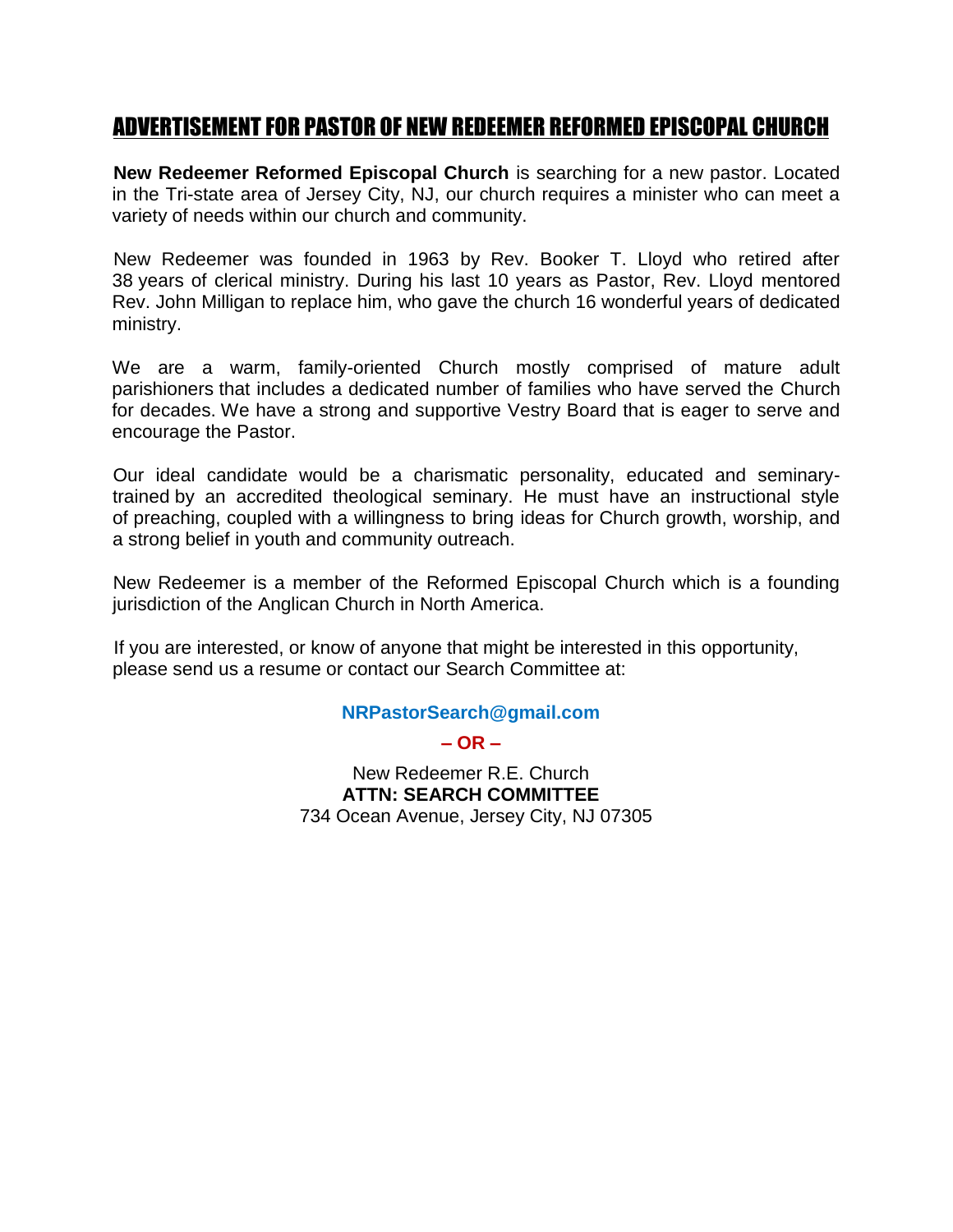

# JOB DESCRIPTION FOR PASTOR OF NEW REDEEMER R.E. CHURCH

### **Educational Requirements:**

At a minimum, the applicant must have a Diploma or Degree from an accredited theological seminary.

### **Preaching and Teaching:**

The Pastor is the primary preacher for worship services, providing spiritual leadership to the members of New Redeemer Church. His duties will include preparing weekly sermons, preaching, and conducting worship services. It will also be his responsibility to explain Holy Scripture to the congregation, collaborate with choir leaders to integrate music into church services and officiate at special services; such as revivals, confirmations, baptisms, weddings and funerals. The Pastor will also provide care and counseling to church members and assist them in crisis situations. For the aforementioned reasons, the job hours may be a bit irregular as time must be balanced between conducting worship services, attending Church social events and completing administrative duties. Additional job responsibilities include:

- Monitoring the spiritual pulse of the congregation
- Promoting ideas for church growth
- Coordinating and developing Lay Readers, mentors and leaders of their respective areas of ministry
- Youth and community outreach
- Visiting the sick and the well members
- Providing premarital and family counseling for Church members, when requested
- Fellowshipping with other churches on special occasions
- Maintaining efficient and effective lines of communication between the staff and Vestry
- Reporting to and submitting to the oversight of the Bishop of the Northeast & Mid- Atlantic Diocese of the Reformed Episcopal Church
- Attending Synodical Councils and conventions regularly, while encouraging other staff persons and congregants to do likewise